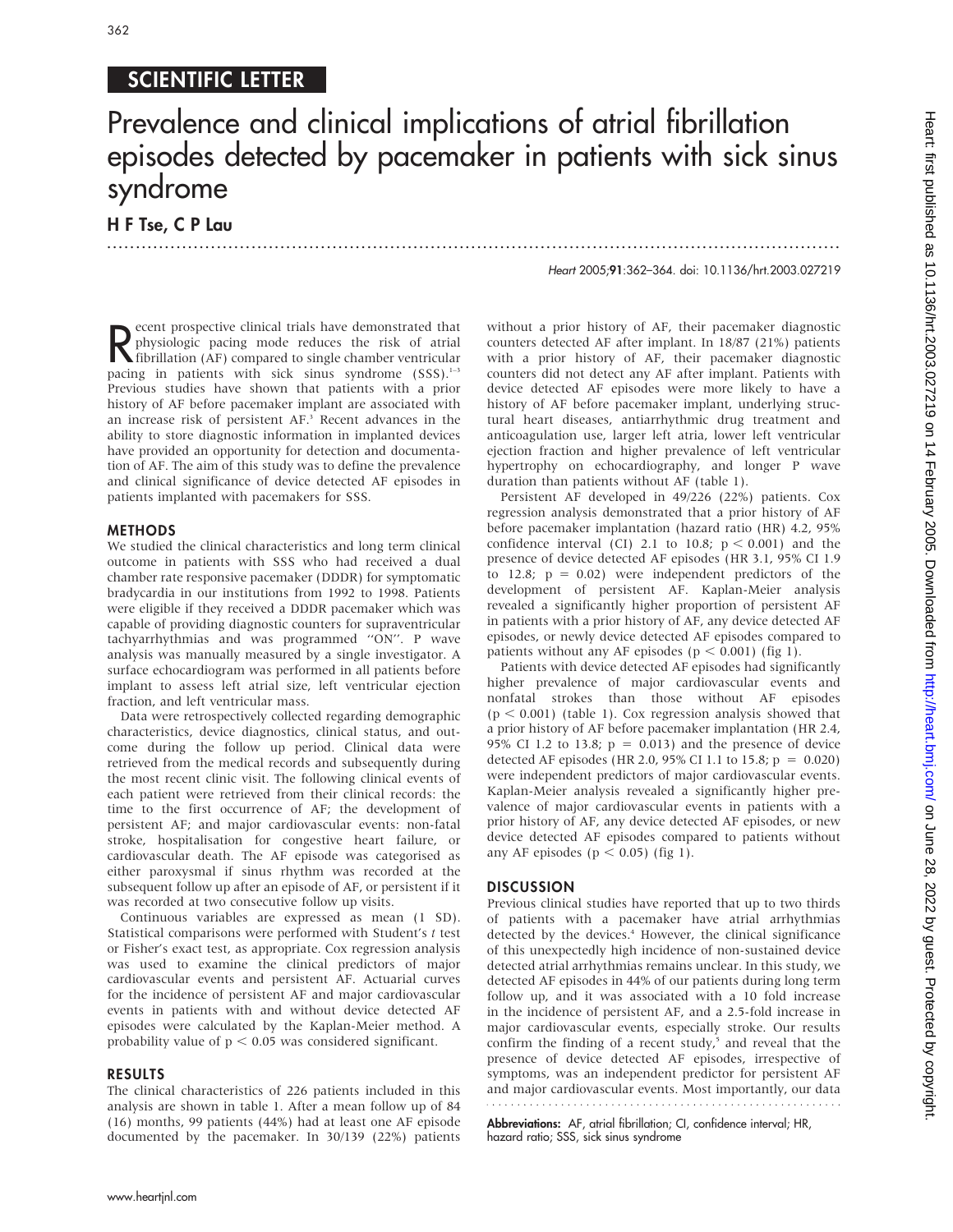|  |  |  | Table 1 Clinical characteristics and outcome of patients with or without device detected |  |
|--|--|--|------------------------------------------------------------------------------------------|--|
|  |  |  | atrial fibrillation (AF) episodes by pacemaker diagnostic counters after implantation    |  |

|                                                  | AF<br>$(n = 99)$ | No AF<br>$(n = 127)$ | P values* |
|--------------------------------------------------|------------------|----------------------|-----------|
| Age (years)                                      | 72 (10)          | 70 (10)              | 0.21      |
| Female (%)                                       | 56               | 66                   | 0.17      |
| Duration of follow up (months)                   | 88 (32)          | 82(27)               | 0.19      |
| Prior history of AF (%)                          | 55               | 25                   | < 0.001   |
| Antiarrhythmic                                   |                  |                      |           |
| Baseline (%)                                     | 32               | 5                    | < 0.001   |
| Follow up (%)                                    | 56               | 6                    | < 0.001   |
| Anticoagulation                                  |                  |                      |           |
| Baseline (%)                                     | 28               | 3                    | < 0.001   |
| Follow up (%)                                    | 49               | 6                    | < 0.001   |
| Underlying heart disease (%)                     | 76               | 54                   | < 0.001   |
| Hypertension                                     | 37               | 36                   | 0.22      |
| Ischaemic heart disease                          | 36               | 28                   | 0.02      |
| Hypertrophic cardiomyopathy                      | 9                | 13                   | 0.42      |
| Thyroid heart disease                            | 5                | 5                    | 0.66      |
| Dilated cardiomyopathy                           | $\overline{2}$   |                      | 0.33      |
| Left atrial diameter (cm)                        | 4.0(0.7)         | 3.6(0.7)             | 0.02      |
| Left ventricular ejection traction               | 0.50(0.13)       | 0.56(0.15)           | 0.04      |
| Left ventricular mass (g)                        | 274 (105)        | 240 (120)            | 0.21      |
| Left ventricular hypertrophy (%)                 | 39               | 18                   | < 0.001   |
| P wave duration (ms)                             | 130(21)          | 122(17)              | 0.049     |
| Combined cardiovascular events (%)               | 42               | 15                   | < 0.001   |
| Non-fatal stroke (%)                             | 32               | 8                    | < 0.001   |
| Hospitalisation for congestive heart failure (%) | 15               | 10                   | 0.31      |
| Cardiovascular death (%)                         | 9                | 4                    | 0.16      |
|                                                  |                  |                      |           |

\*Comparison between the presence and the absence of atrial fibrillation documented by the pacemaker after implantation.



**Figure 1** Kaplan-Meier plots depicting the percentage of patients with (A) persistent AF and (B) major cardiovascular events during long term follow up in patients with a prior history of AF (History of AF), any device detected AF episodes (All device AF), newly device detected AF episodes without a prior history of AF (New device AF), and patients without any history or device detected AF episodes (No AF).

demonstrated the presence of new device detected AF episodes in 22% patients without a prior history of AF. The occurrence of AF in those patients was also associated with a higher incidence of developing persistent AF and major cardiovascular events during long term follow up. The use of device detected AF episodes defines a subgroup of patients who did not have a prior history of AF at higher risk of developing persistent AF and major cardiovascular events. Therefore, it is clinically valuable to detect AF episodes in those patients so that anticoagulation treatment can be initiated to prevent stroke.

In conclusion, in patients with SSS, AF frequently develops after DDDR pacemaker implantation, and progresses to persistent AF over long term follow up. These data suggest the use of a pacemaker diagnostic counter to detect AF episodes in pacemaker patients, especially in those without a prior history of AF, can assist in identifying patients at risk of developing persistent AF and major cardiovascular events, especially stroke. Anticoagulation treatment for stroke prevention should be considered in those patients who have a prior history of AF or device detected AF episodes.

#### Authors' affiliations .....................

H F Tse, C P Lau, Cardiology Division, Department of Medicine, Queen Mary Hospital, The University of Hong Kong, Hong Kong

This study was not supported by any funding and no author has a real or perceived conflict of interest.

Correspondence to: Dr Hung-Fat Tse, Cardiology Division, Department of Medicine, The University of Hong Kong, Queen Mary Hospital, Hong Kong, China; hftse@hkucc.hku.hk

Accepted 13 January 2004

#### REFERENCES

- Andersen HR, Thuesen L, Baggar JP, et al. Prospective randomized trial of atrial versus ventricular pacing in sick-sinus syndrome. Lancet 1994;344:1523–8.
- 2 Lamas GA, Lee KL, Sweeney MO, et al. Ventricular pacing or dual-chamber pacing for sinus-node dysfunction. N Engl J Med 2002;346:1854–62.